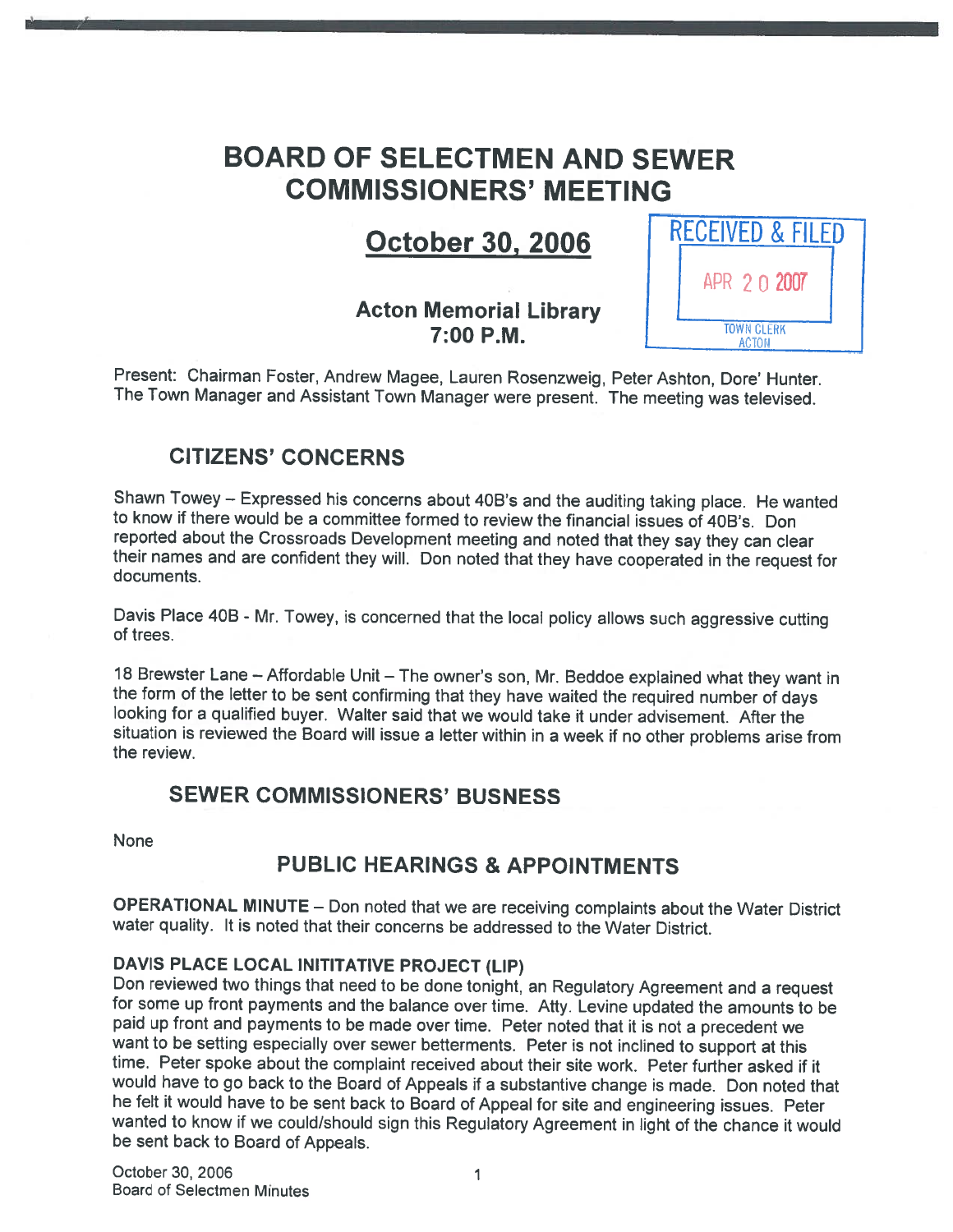Atty. Levine said that the finals are also reviewed. Dore' asked about the abutter concern. Atty. Levine said that they will move the buildings ever so slightly away from the abutter to accommodate the abutters concerns.

Andy asked about the frontage dispute with the Finnegan's. Atty. Levine said it is <sup>a</sup> small wedge.

Walter asked for direction on which way the betterment would take. Dore' was concerned that this would create <sup>a</sup> precedent as this is the first time we have received this type of request.

Atty. Levine asked about the payment at the  $7<sup>th</sup>$  unit completion/occupancy. John Murray said that a ceiling on the date of the  $7<sup>th</sup>$  occupancy should be time specific.

Walter was concerned and wanted to have payments from units on <sup>a</sup> paymen<sup>t</sup> schedule. Dore' suggested that the developer go back to town staff to see if they can reach an agreemen<sup>t</sup> reasonable to them and then bring it back before the Board.

Peter also noted the time frame for the  $7<sup>th</sup>$  unit to be completed.

Andy noted that he too was concerned that more people would come in for these types of paymen<sup>t</sup> plans.

Atty. Levine suggested that the betterments be made in installments to be made during the year, and all of the amounts paid for by December 2008.

ANDREW MAGEE — Move accep<sup>t</sup> the Regulatory Agreement as presented for the Chairman's signature. DORE' HUNTER - second UNANIMOUS VOTE

#### SITE DEVELOPMENT PLAN SPECIAL PERMIT #7111106-409, 288 MAIN SREET, EDWARD BRAVO (CONTINUED FROM 10/16/06)

DORE' HUNTER — Moved to Continue to November 13 at 7:30, PETER ASHTON, second. UNANIMOUS VOTE.

#### FIRE DEPARTMENT MANNING AND USE OF OVERTIME REPORT

Chief Craig introduced Deputy Chief Lyons to the Board. The repor<sup>t</sup> outlining Sick time was reviewed reflecting FY 2006. The Chief noted the various types of coverage. Sick time is split into regular Sick Time, extended sick time and extended injury leave.

The Chief spoke about the Overtime which covers training and emergency call back, public education, etc.

The "Swing Man" was discussed and they normally are not paid at overtime. The overtime expenses are not incurred until <sup>2</sup> or more firefighters are out, then one on straight time and one on overtime.

Chief Craig spoke about the Sick time shifts for 2005 and 2006. He noted that extended illness bumped up the need for Overtime Coverage.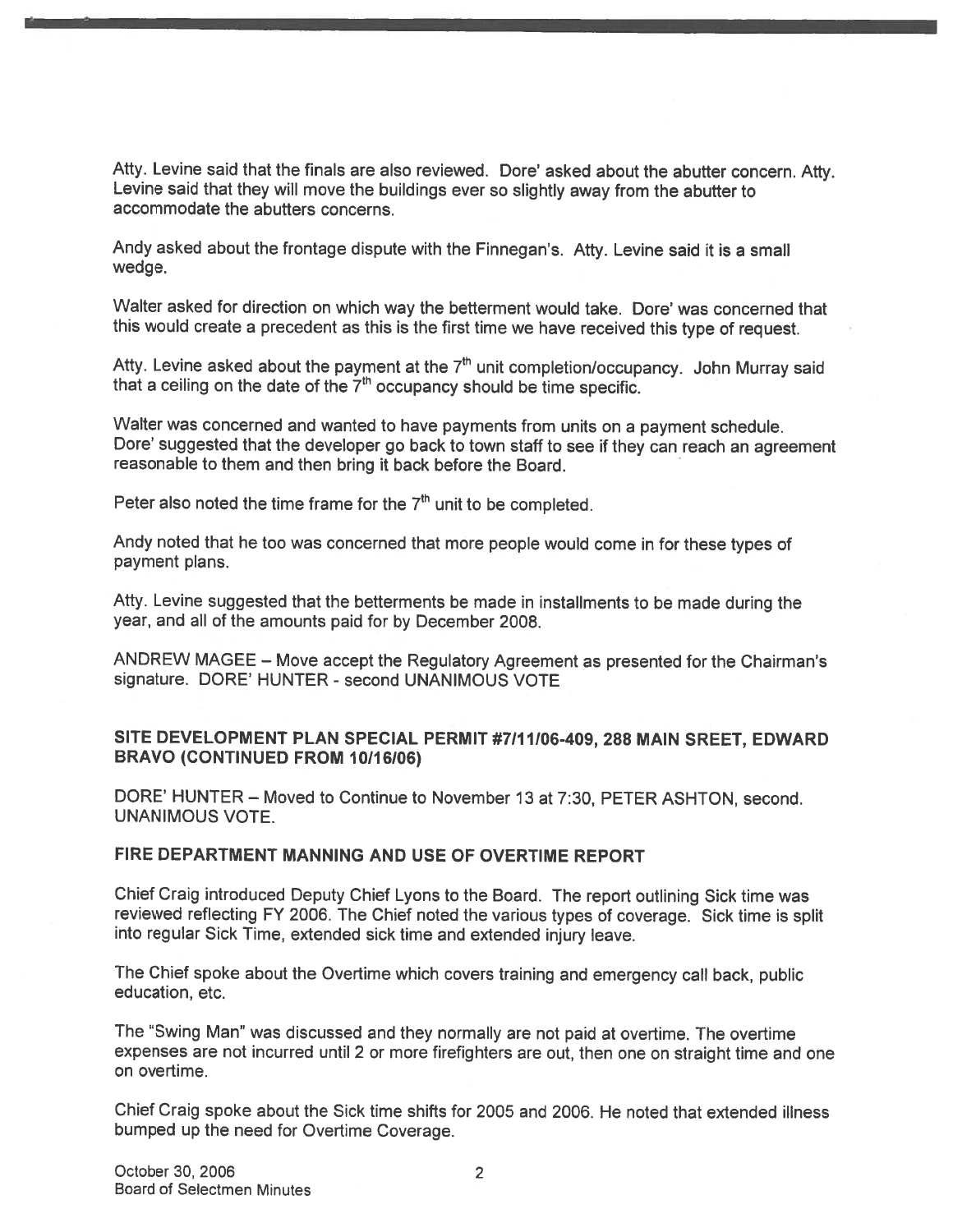Lauren said she wanted to better understand the use of the swing man's time. Chief Craig said that the swing man covers at regular time when the first man is out. This person is no longer being used to fill shifts for dispatching so he/she covers for the first man out.

Andy wanted to talk about the swing man and when was the swing man implemented, Chief Craig responded in the Last week of October or early November.

Walter asked about the sick time buyback. Chief had concerns about buy back. Walter suggested <sup>a</sup> buy back of sorts, and asked for comparisons of how other cities and town's review this.

Dore' asked about the memo factors contributing to number of times that they are out sick and that we do not have <sup>a</sup> Weliness Program. Dore' asked why the union rejected this. Chief Craig said that there was not <sup>a</sup> goo<sup>d</sup> set of standards. The Firefighters were concerned about what kinds of standards would be used, and what they would be held to. Dore' said we should pursue this. Deputy Chief Lyons noted that there is renewed interest in the Weliness Program from several fire fighters.

Dore' commented to the Town Manager about the Fire vs. the Police sick time and how the police handle it, and if either has <sup>a</sup> program to effectively address this, we should review the best policy.

Peter asked whether this year's overtime is the same as last year. Peter noted that it was decided to wait to reduce the Overtime by \$100,000 until this repor<sup>t</sup> was complete. Peter asked how much we expended in dollars for the first <sup>3</sup> months of <sup>07</sup> year 06.

Robert Evans- wanted to talk about sick time buyback. He noted that when he was negotiating the school contracts, they said no, that sick time was not to augmen<sup>t</sup> retirement and to be used to help those unfortunate enoug<sup>h</sup> to need the time.

Allen Nitschelm asked about the percentage used in sick time. Don noted that we can have <sup>a</sup> person out at any time which could skew the percentage used. Dore' asked how many shifts are not filled. Dore' asked when it is decided to fill or not fill shifts.

#### CONDO CONVERSION, 19 RAIL ROAD STREET, MICHAEL GURTLER

Walter gave an overview of what the reques<sup>t</sup> entailed. The Town Planner noted that many if not all of the tenants are no longer residing there. Michael Gurtler noted the set back problem that he was not aware of when the project started. He needs all units to share in common. The Planner suggested he <sup>g</sup>ive notice to former tenants so they could purchase, under the previous site <sup>p</sup>lans one unit is eligible to be low income and the doc's would have to be changed to reflect this. Mr. Gurtler said that he was willing to notify and change the documents.

Andy noted that all the rental tenants moved out on their own accord. Mr. Gurtler had leases with <sup>a</sup> month to month notice and as people moved out he did not take other tenants in to replace the vacancies. He was asked include the boulders in the document.

Lauren was grateful for the efforts to retain the units in this manner.

Pauline the LWV Observer — asked about where the affordable unit would be. Mr. Gurtler responded that the affordable would be new construction.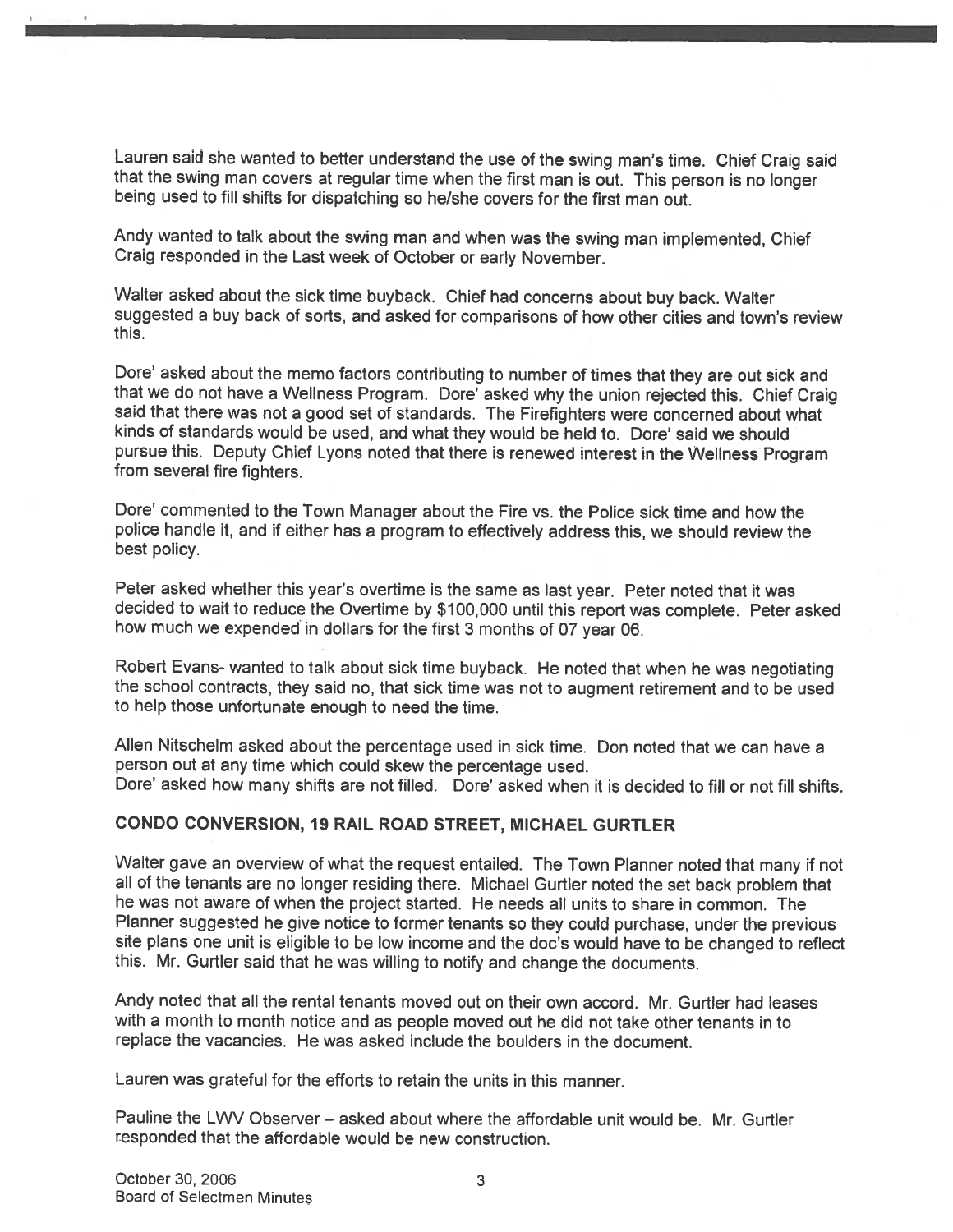DORE' HUNTER - Move the Condominium Conversion subject to conditions listed. PETER ASHTON - second. UNANIMOUS VOTE

Andy noted that it should include the documents the set-back requirements from Wetlands.

## SELECTMEN'S BUSINESS

#### STATE OF THE TOWN MEETING

Walter outlined the subjects to be highlighted at the State of the Town on November 20<sup>th</sup>. Walter noted that they are <sup>p</sup>leased to find the revenue projections were exceeded by <sup>1</sup> million dollars.

Dore' spoke about Capital Planning and many overlaps in material. He suggested that the two segments be combined.

Peter commented on the Capital Planning issues and that we are prepare<sup>d</sup> to have alternative sources to fund these items. Peter noted the ALG should be looking at ways to minimize increase, or no increase.

Lauren thanked our Legislators for working to obtain the increased State Aid, and noted we need to continue to pursue getting additional State Aid.

Nicholas Zarvoulas asked the State of the Town materials be pu<sup>t</sup> on line even if in <sup>a</sup> Read Only way. Walter said they will be trying to do this in the future with the new Web Master coming on board they will address this.

#### COMMUNITY PRESERVATION ARTICLES

The committee will receive potential projects that are Town sponsored. Walter outlined the requests submitted by staff. Walter wanted to get an idea of what the Board will support for CPC before November 13th

Lauren said it is important to fund things already in process. East Acton Village Green, Piano restoration, and time critical items such as purchasing the bungalow on Main Street as this is <sup>a</sup> time limited opportunity.

Andy looked at items that were presented for possible funding. He would like to see many of them fleshed out and discussed further.

Dore' discussed the CPA submittal. Dore' said we need to keep Bruce Freeman moving forward. He had various legal questions he wanted reviewed. Dore' wanted to keep looking at the <sup>468</sup> Main Street Bungalow and not to buy it because it is close.

Peter noted that there are some things that are not here such as Housing and he feels they need to be on the list.

Walter feels we need to continue funding the Bruce Freeman Rail Trail. He discussed other items such as the Granite Marker and Elm Street as being projects he could support. He also might be able to suppor<sup>t</sup> the Archeological Study. The ceiling at Town Hall cannot wait <sup>6</sup>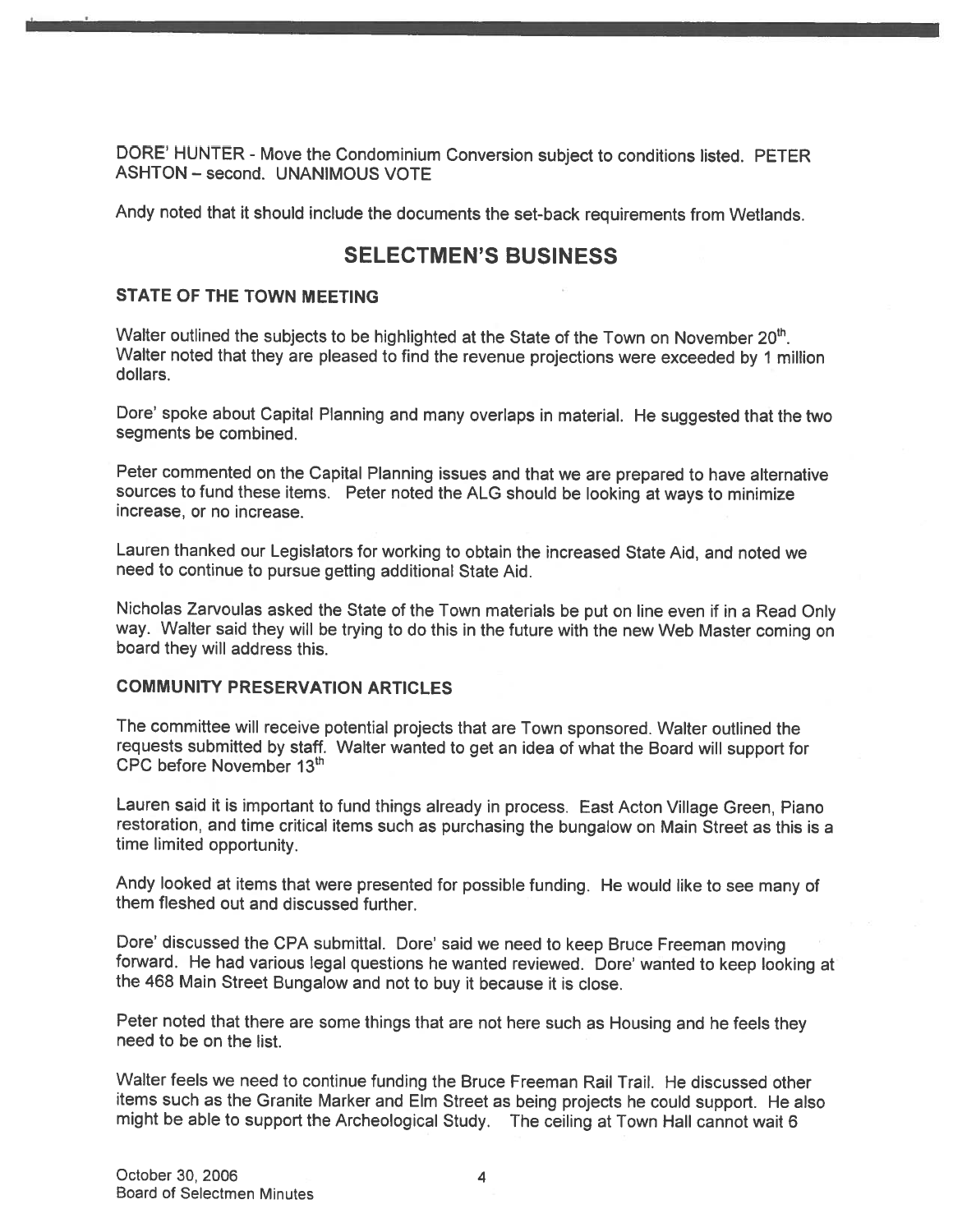months to reoccupy. Walter noted that one project is reaching the three year limit and noted that some of the past projects are heading toward the three year deadline.

Claire Siska wanted to ask about AART and felt it is good for South Acton. The funds are not at risk. The Federal appropriation is secure and locked in and the local monies for AART will be encumbered by next April and will be committed for design and construction.

Mary Michelman- Thanked the Board for their support of Bruce Freeman Rail Trail and asked that appropriate money gets put towards the BERT.

Mike Cappolino representing the Regional School District discussed the notice they have received from their Counsel that CPC monies for lighting at the Jr. and Senior High's could be qualified to receive CPC money.

#### 4DB ISSUES, CROSSROADS DEVELOPMENT AND FORT POND BROOK PLACE

Letter from Crossroads Development – Requested production of financial items. The developer is requesting to extend the deadline from Oct 27 to November 17<sup>th</sup>.

DORE' HUNTER — Moved to approve to send <sup>a</sup> letter to developer of Crossroads requesting he provide financial information not provided to 1G. The motion was amended to include and voted to remove ACHC as the auditor at their request, and to hire a professional. The developer asked to extend the deadline to November  $17<sup>th</sup>$ . PETER ASHTON – second.

Fort Pond Brook Place - There is <sup>a</sup> <sup>2</sup> <sup>p</sup>hase approach, CPA will check if the monies are right, but not what is <sup>a</sup> reasonable cost for the market <sup>p</sup>lace. The developer questioned the cost and has submitted his pro forma. The developer is agreeable to have <sup>a</sup> cost estimator review his submission. Walter wanted <sup>a</sup> policy in <sup>p</sup>lace for this and future projects.

PETER ASHTON - Move to remove ACHC and monitoring agent for Franklin Place and Fort Pond Brook Place and to have ACHC return \$10,000 to the Town. DORE' HUNTER — second. UNANIMOUS VOTE

#### MAPC STUDY, HYDROLOGIC MODELING FOR THE ASSABET RIVER

Lauren outlined the modeling project and she feels water is <sup>a</sup> limited resource and we need to maintain <sup>a</sup> clean water source. Peter was concerned that they are confident that they are on the right track with this proposal.

#### COMMUTER PARKING RESTRICTIONS, JONES FIELD

At the Sept. <sup>11</sup> meeting the restrictions at Jones Field were extended to November. The Board was asked if they can continue the restrictions until June, 2007. The residents of Maple Street talked about the unintended consequence of taking away free spots which then has the commuters migrating back to the Maple Street roadway.

Claire Siska asked the <sup>p</sup>ilot study and what will happen in June. Lauren noted that people were parking at Jones Field with reserved spots. Currently there are reserved and after 10:00 am any one can par<sup>k</sup> there if not occupied already. They intend to keep monitoring this issue and additionally look at what can be done behind the South Acton Fire Station.

Christine Hanley asked that the neighborhood be included in the review. Walter said that the neighborhood would be notified.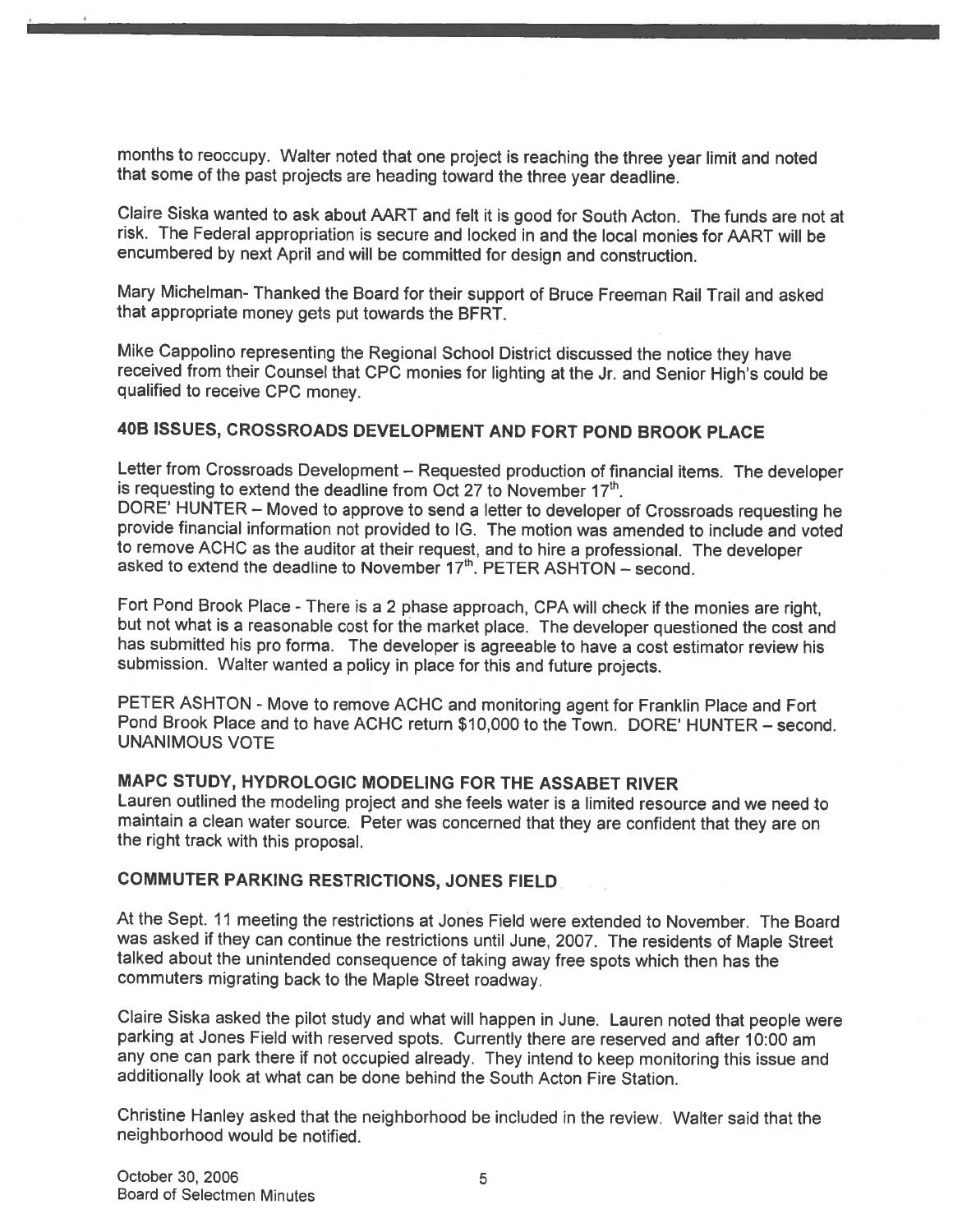ANDREW MAGEE - Moved to extend the pilot parking at Jones Field to June 30<sup>th</sup> 2007. DORE' HUNTER - second UNANIMOUS VOTE

#### COMMUTER PARKING LOT, SENIOR DISCOUNT

Walter said that we would be looking at a yearly fee for \$25.00 at a qualifying age of 65. Peter noted that this is not going to affect many people. PETER ASHTON – Moved to approve the \$25.00 for yearly Senior Citizen Disc

#### LIBRARY PERSONNEL

Don was asked to summarize this request. He noted that this was <sup>a</sup> request from the Library for additional hours.

DORE' HUNTER - Moved to approve the Library request. PETER ASHTON — second UNANIMOUS VOTE. Peter noted that he does not want to see this folded into <sup>a</sup> later budget.

#### PRIVATE WAYS PLOWING AGREEMENTS

DORE' HUNTER - Move to extend the private way <sup>p</sup>lowing requests with the same conditions as last year. PETER ASHTON — second. UNANIMOUS VOTE

#### MEMORANDUM OF AGREEMENT, W.R. GRACE REMEDIAL ACTION PHASE

The Board discussed the MQA and wanted #4 and #6 eliminated from the MOA.

Walter does not see anything that serves the citizens of Acton. He feels that W.R Grace needs to be held accountable. He finds it distasteful, and noted there is no requirement that <sup>a</sup> comment be delineated to agree with other comments.

Peter said to streamline the process means they don't want to do their work. Peter was not in favor of MOA as currently written.

Andy noted that in fact, if the process is streamlined it means less protection of the environment and industry gets what they want.

Walter asked about <sup>a</sup> renegotiated MOA to address our concerns and changes. Dore' wanted to have this redrafted the way we want it. We can make the changes, sign it, and return to them. Dote' noted that this is <sup>a</sup> draft and is non-binding.

Walter wanted it to go back to the way we used to communicate with the Town, Water District and ACES.

Mary Michelman spoke about them leaving ACES out of some of the meetings. It appeared the only comments they wanted were ones that would benefit Grace, and by making the town and the Water District agree on submittals, they would be controlling the materials.

#### OTHER BUSINESS

Karen O'Neil, Susan Mitchell-Hardt regarding signing off of <sup>a</sup> parcel owned by the Kingman's.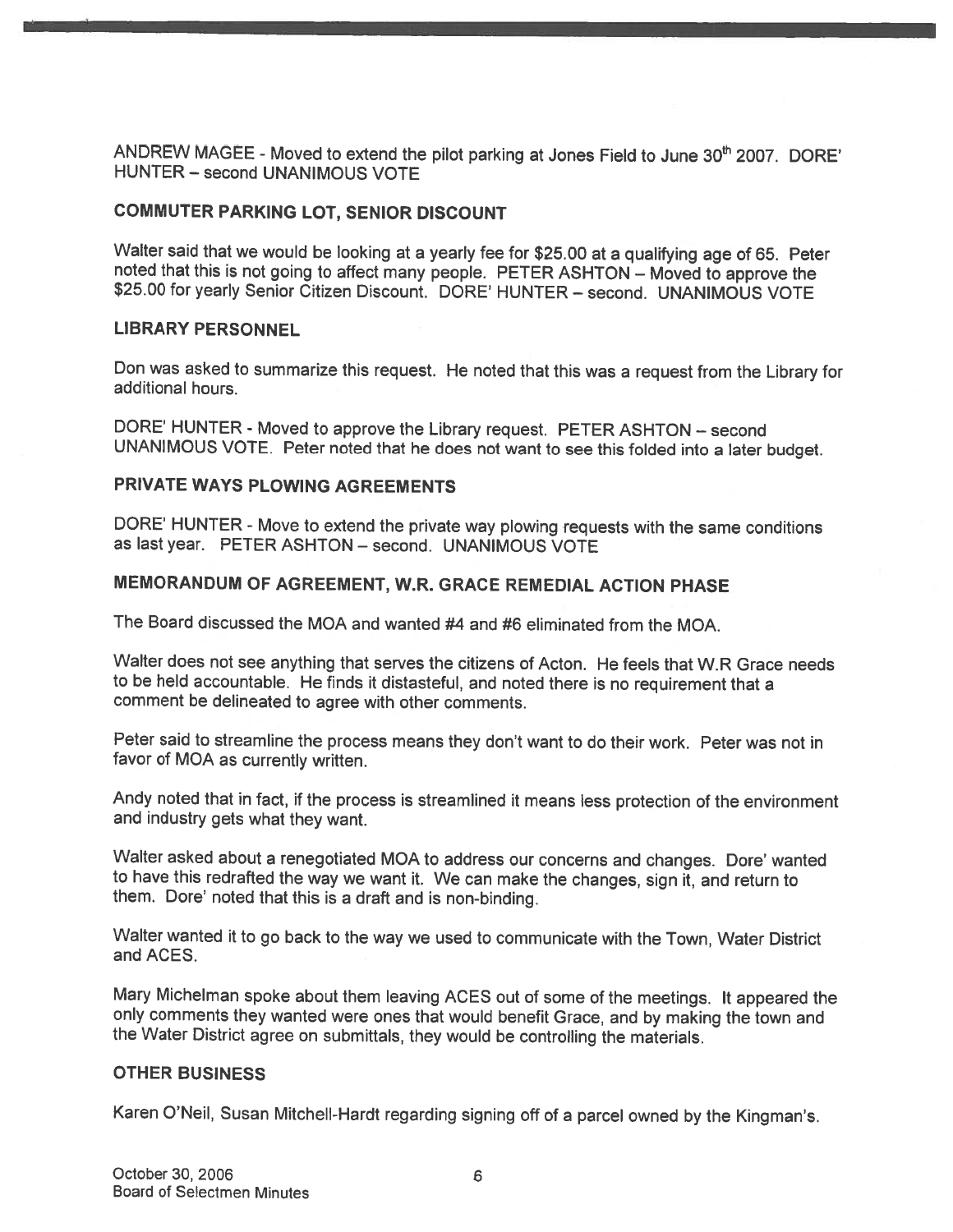Karen outlined the Conservation Restriction that is legal tool to allow landowners to restrict and protect their property. This is <sup>a</sup> standard Conservation Restriction. Mr. Kingman wanted to pu<sup>t</sup> <sup>a</sup> CR on par<sup>t</sup> of his Farm on Esterbrook Road. They have been working on this for <sup>9</sup> months. The Conservation Trust has done this once before on the Donald's Land on Taylor Road several years ago. The MGL requires that the Municipality sign off on these even though it is between Acton Conservation Trust and the Kingman's.

The parce<sup>l</sup> is lovely and is par<sup>t</sup> of the watershed.

Walter had <sup>a</sup> number of questions that have been answered. The area in question is bringing in an area that we don't currently have in this par<sup>t</sup> of town.

Lauren asked if there is <sup>a</sup> time problem if this needed to be reviewed by Town Counsel. Karen said it needs to get in to the State by November 1<sup>st</sup>. They would like it to get to EOA to be signed by the end of the year.

Mr. Kingman explained the uses of the land that he and his wife have agreed to allow on the<br>land. Mr. Kingman noted that his Real Estate taxes will go down. He gets a percent of the building lot costs. Mr. Kingman also noted his parents had done a similar gift with lands in Concord that they owned, he wanted to continue the history of <sup>g</sup>iving of Land for public use.

DORE' HUNTER - Move to accep<sup>t</sup> the Instrument, and thank the Kingman's for their <sup>g</sup>ift. PETER ASHTON — second. UNANIMOUS VOTE

Walter said that the Board of Appeals need coverage and need Alternate members to cover to insure <sup>a</sup> quorum is obtained.

WALTER FOSTER — Moved to appoint Richard Fallon as an Alternate Member of the Board of Appeals, with <sup>a</sup> term to expire June 30, 2009 PETER ASHTON — Second.

Lauren noted Don Wheeler's death and sent condolences to Donald Wheeler's Family

Lauren reported on her attendance at the <sup>1495</sup> Regional Meeting held for Gubernatorial Candidates. Lauren said that she attended one, and has attended the legislative breakfast.

Dote' asked that the repor<sup>t</sup> by Mr. Reetz be sent to the Board in the next packet.

## CONSENT AGENDA

DORE' HUNTER — Moved to approve. PETER ASHTON — Second. UNANIMOUS VOTE

LAUREN ROSENZWEIG - Moved to approve the extra consent item for <sup>a</sup> one day liquor. License for the Church of the Good Shepherd. DORE' HUNTER — second. UNANIMOUS VOTE

## TOWN MANAGER'S REPORT

None

## EXECUTIVE SESSION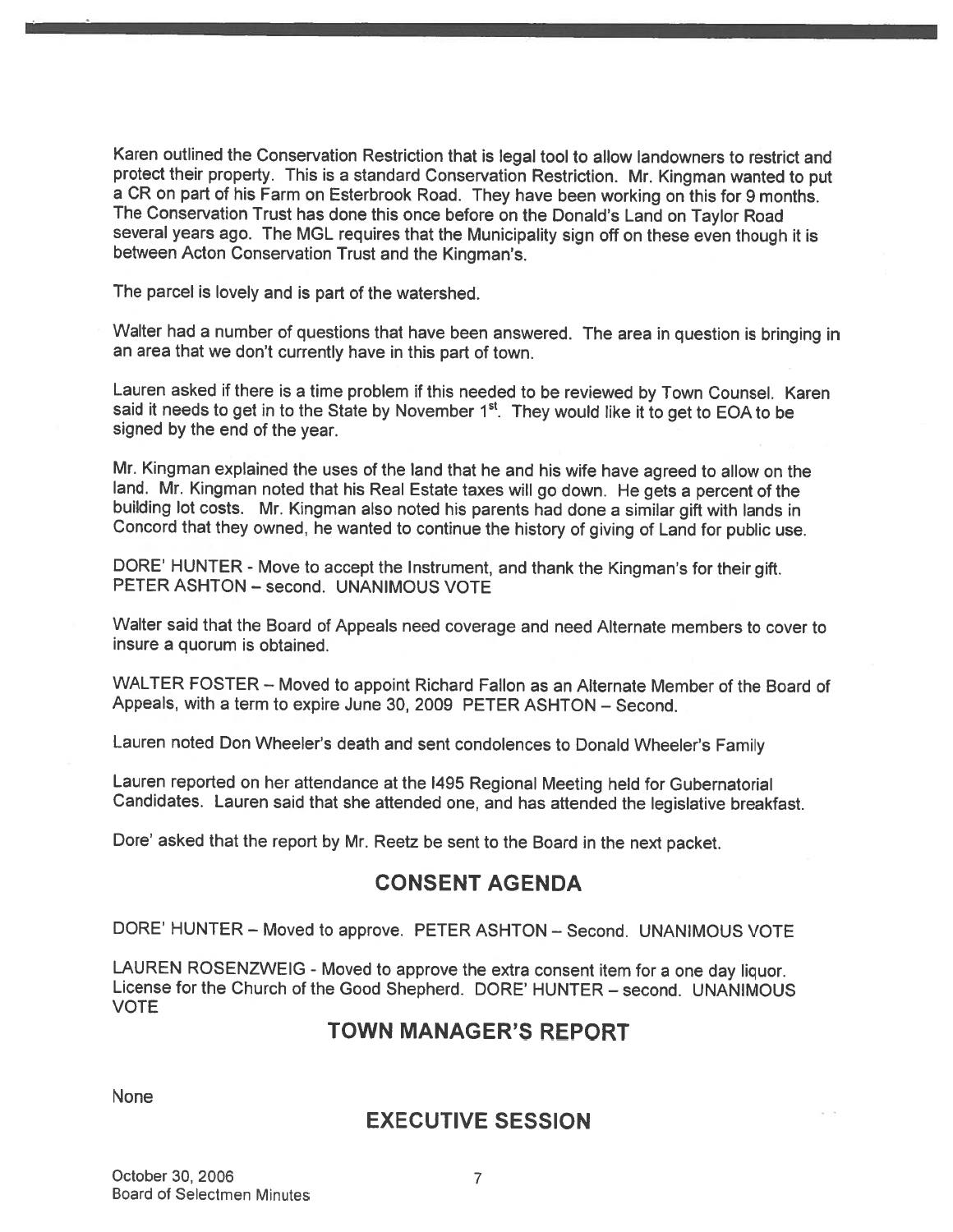LAUREN ROSENZWEIG - Moved to go in to Executive Session to discuss strategy in litigation and purchase of real property. Roll was taken All Ayes.

The Board adjourned into Executive Session

Recording Secretary Clerk, Board of Selectmen

 $\overline{a}$ 

 $c$ 

 $67$ **Date** 

October 30, 2006 8 Board of Selectmen Minutes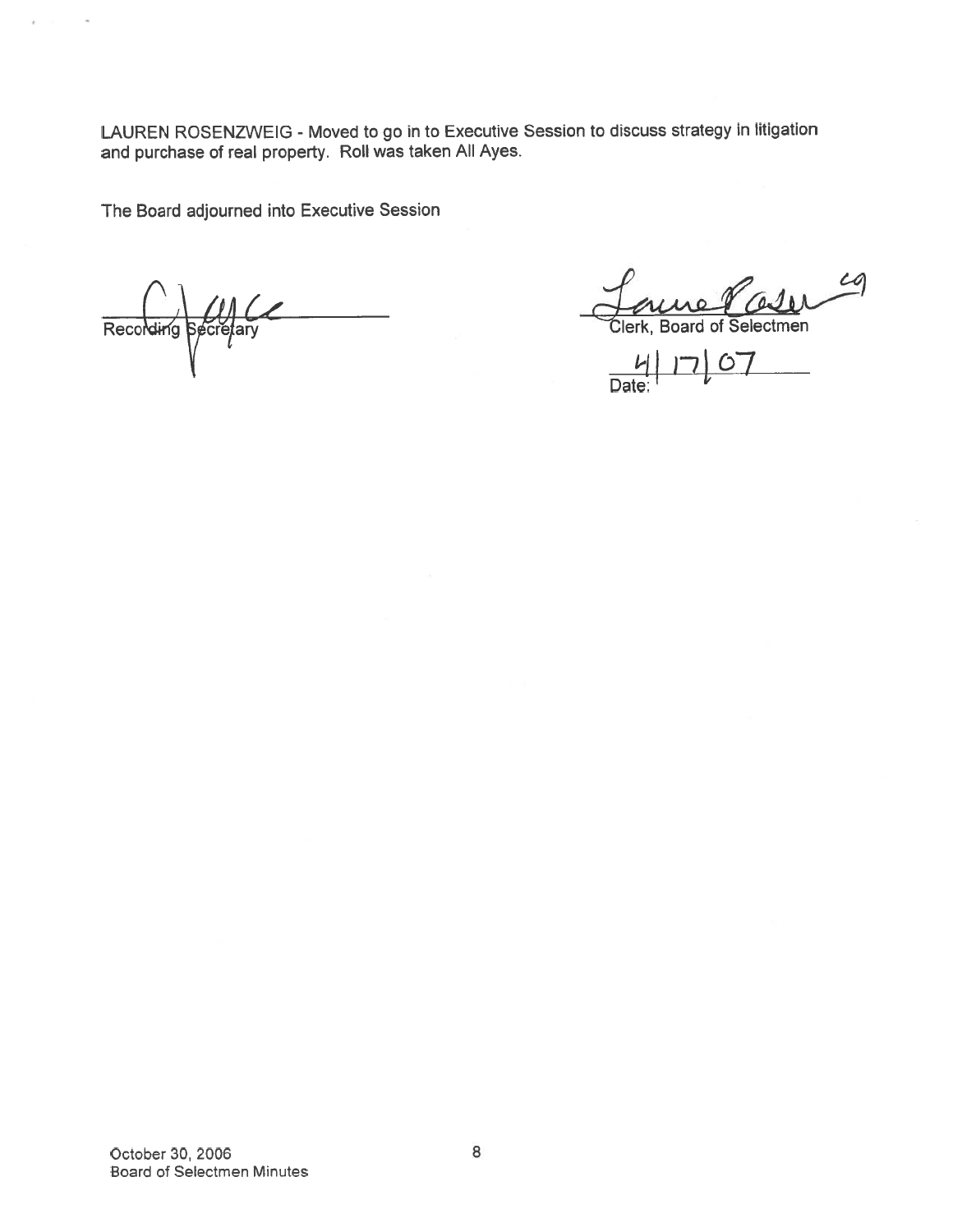# BOARD OF SELECTMEN & SEWER COMMISSIONERS' MEETiNG AGENDA Acton Memorial Library October 30, 2006 7:00 PM

I. CITIZENS' CONCERNS

 $\frac{1}{2}$ 

II. SEWER COMMISSIONERS' BUSINESS

#### Ill. PUBLIC HEARINGS AND APPOINTMENTS

- 1. 7:02 OPERATIONAL MINUTE The Town Manager will <sup>g</sup>ive the Board <sup>a</sup> brief update on various topics.
- 2. 7:15 SITE DEVELOPMENT PLAN SPECIAL PERMIT #7111)06-409, 28\$ MAIN STREET, EDWARD BRAVO (CONTINUED FROM OCTOBER 16, 2006) The petitioner has requested continuation to November <sup>13</sup> at 7:30.
- 3. 7:30 DAVIS PLACE LOCAL IN1TIATATIVE PROJECT (LIP) Enclosed <sup>p</sup>lease find materials in the subject regard, for Board consideration.
- 4. 8:30 CONDO CONVERSION, 19 RAIL ROAD STREET, MICHAEL GURTLER Enclosed <sup>p</sup>lease find materials in the subject regard, for Board consideration.

#### IV. SELECTMEN'S BUSINESS

- 5. STATE OF THE TOWN Enclosed <sup>p</sup>lease find materials in the subject regard, for Board consideration.
- 6. METROPOLITAIN AREA PLANNING COUNCIL STUDY, HYDROLOGIC MODELING FOR THE ASSABET AND CHARLES RIVERS Enclosed <sup>p</sup>lease find materials in the subject regard, for Board consideration.
- 7. CONTINUATION OF PARKING AT JONES FIELD Enclosed <sup>p</sup>lease find materials in the subject regard, for Board consideration.
- 8. COMMUTER PARKING LOT SENIOR DISCOUNT Enclosed <sup>p</sup>lease find materials in the subject regard, for Board consideration.
- 9. COMMUNITY PRESERVATION ARTICLES Enclosed <sup>p</sup>lease find materials in the subject regard, for Board consideration.